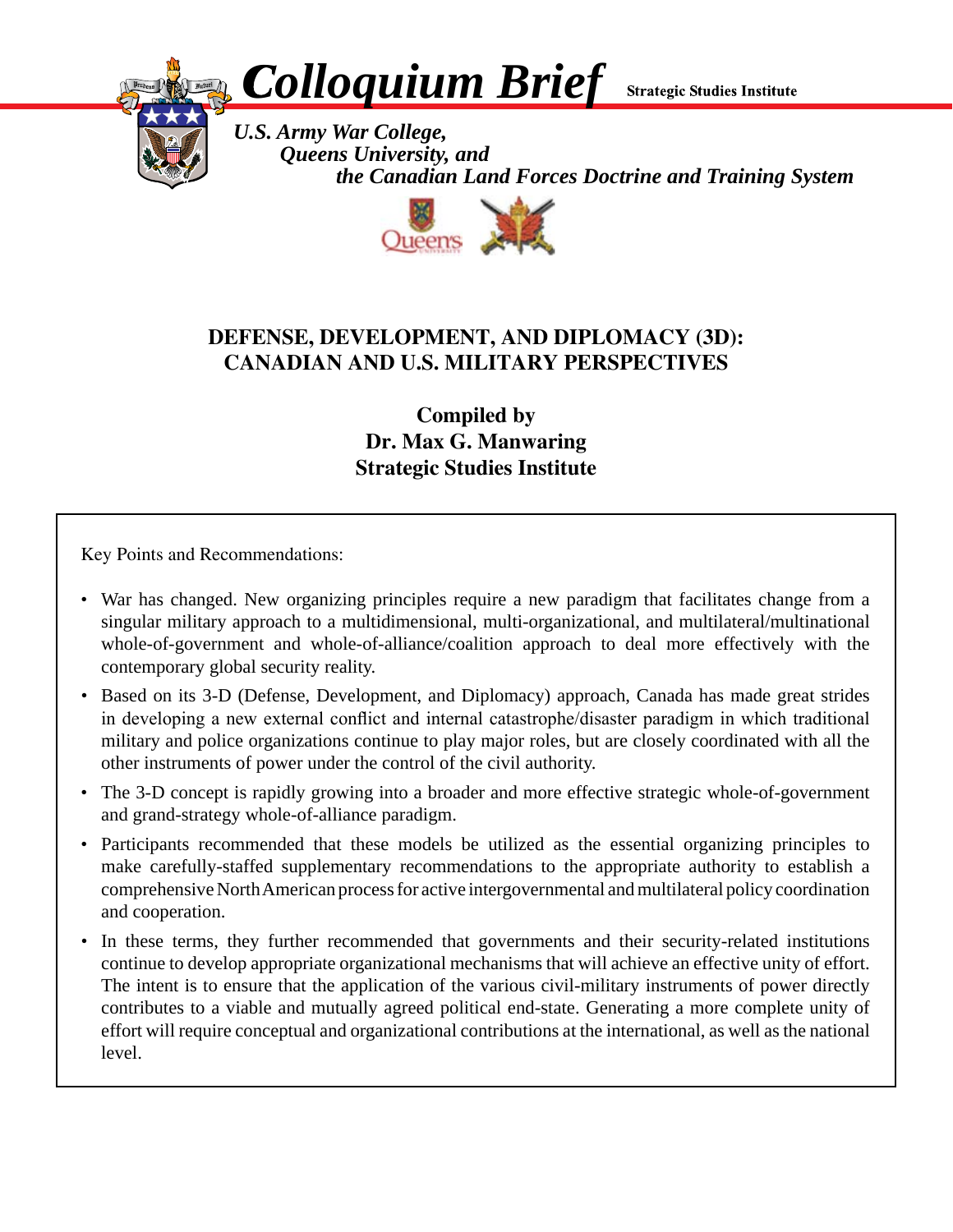The Strategic Studies Institute of the U.S. Army War College (USAWC); Queen's University in Kingston, Ontario, Canada; and the Canadian Land Forces Doctrine and Training System cosponsored a colloquium at Kingston, Ontario, Canada, on June 21-23, 2006, entitled, "Defense, Development, and Diplomacy (3D): Canadian and U.S. Military Perspectives." This colloquium brought together over 130 Canadian, U.S., and other international government and academic experts; think tank members; and university faculty members. Lieutenant General Andrew Leslie, Chief of the Canadian Land Staff; Lieutenant General Michael Gauthier, Commander of the Canadian Expeditionary Force Command; and (by video-teleconferencing) Brigadier General David Fraser, Commander of the Canadian Brigade operating under NATO (North Atlantic Treaty Organization) auspices in Kandahar, Afghanistan, led the Canadian military representation. Major General Charles Jacoby, Commander, U.S. Army, Alaska, and former Deputy Commander, U.S. Forces in Afghanistan, 2004-05; and Brigadier General Frederick Rudesheim, Deputy Director for Political-Military Affairs, Western Hemisphere at the Joint Staff, J5, led the U.S. military representation. All the participants, through a robust program of panels and question and answer discussions, examined the considerable experience of the United States and Canada in the use of military, diplomatic, and economic instruments to deal with the full spectrum of nontraditional and traditional security threats in the contemporary global security environment. This colloquium was considered to be a very timely and important effort, given the likelihood that individual national powers—such as the United States and Canada—and international organizations—such as the United Nations, NATO, and the OAS (Organization of American States)— increasingly will be expected to provide the leverage to ensure peace, security, and stability in an increasing number of post-conflict and stabilization situations over the next several years.

### **The Contemporary Threat Environment— At Home and Abroad.**

The major trend that permeated the colloquium dialogue involved a generalized move toward the consideration of the role of the military, diplomatic, and economic instruments of national power in cooperatively helping to provide a secure environment, making and keeping the peace, restoring or developing economic and social structures, and helping to build free and stable political institutions in the parts of the world in which stabilization and post-conflict operations have been ongoing. Additionally, participants recognized and articulated the need for coordination and cooperation in North American homeland defense efforts. The September 11, 2001 (9/11), attacks and the political, economic, and security repercussions of that event provided a disquieting reason for creating a policy and structure for national security planning and administration in both the United States and Canada. The new policies that stemmed from those attacks in New York City and Washington, DC, addressed directly the need to protect the homeland, while at the same time constructing an effective mechanism to combat threats to national security interests abroad.

Clearly, the United States, Canada, Europe, and those other parts of the global community most integrated into the interdependent world economy are embroiled in a security arena in which time-honored concepts of national security and the classical military means to attain it, while still necessary, are no longer sufficient. In addition to traditional regional security issues, an array of nontraditional threats challenges the global community. These include state and nonstate, military and nonmilitary, lethal and nonlethal, direct and indirect, and a mixture of some or all of the above kinds of threats. Whatever this type of "war" or "conflict" is called—Fourth Generation War, Irregular War, Insurgency War, Asymmetric War, or Post-Modern War, contemporary conflict is the product of weak or collapsing nation-states and the emergence of new organizing principles.

The primary organizing principle is asymmetry or the use of disparity between the contending parties to gain advantage. Wise competitors will seek to shift the playing field away from conventional military confrontations, and tend to employ terrorist tactics and strategies and other unconventional forms of assault on "enemy" nations and "undesirable" global institutions. Another defining characteristic of contemporary war stems from "ungoverned" or "lawless" territories. In this context, a government's failure to extend an effective sovereign presence throughout its national territory leaves a vacuum in which gangs, drug cartels, leftist and religious insurgents, the political and narco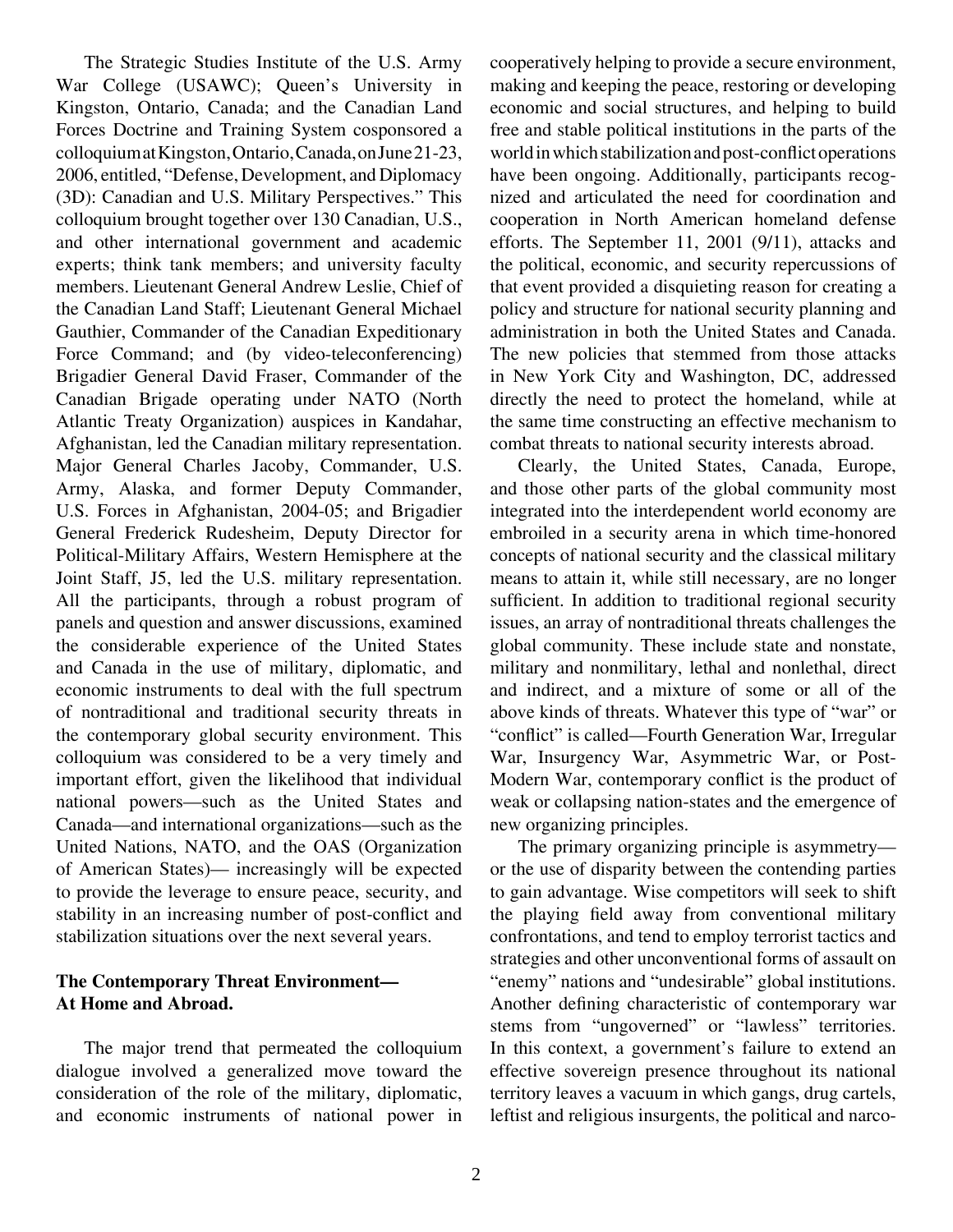Right, warlords, and governments may all compete for power—and contribute substantially to the processes of state failure. In many cases, this unconventional type of conflict requires the imposition of law and order by the international community to generate regional stability, development, peace, and effective sovereignty. In this new global security environment, war can be everywhere and can involve everybody and everything. All this represents a sea-change in warfare, and requires nothing less than a paradigm change in how conflict is conceived and managed.

## **The Canadian Response to the Reality of the "New" Global Security Arena.**

Another dominant theme within the colloquium dialogue stressed the evolution of a new conflict paradigm in which traditional state security institutions continue to play major roles, but are closely coordinated with all the other instruments of power under the control of the Canadian civil authority. Since 9/11, it has been recognized that fighting global terrorism, stabilizing failing or failed states, or confronting a national man-made or natural disaster together, but separately, is neither efficient nor effective. Dealing with these kinds of national and global threats involves the entire population of affected countries, as well as large numbers of civilian and military national and international governmental and nongovernmental organizations and agencies—and subnational, indigenous actors. As a result, a viable unity of effort is required to coordinate the many multidimensional, multiorganizational, and multilateral/multinational activities necessary to play in a given security arena. Thus, all means that can be brought to bear on a given threat situation must be utilized to achieve strategic clarity and the grand strategy objectives of the government.

In these terms, superior firepower is no panacea, and technology may not give one a knowledge or information advantage. Likewise, traditional military and police power—although helpful—is not wellsuited for generating economic-political development or confronting some sort of internal catastrophe. Thus, Canada has begun to implement an integrating strategy that draws on its diplomatic, development, and defense resources to deal with direct threats to that country or indirect threats to its interests abroad. This 3D approach internationally, and the whole-of-government approach at home, demand a fully integrated and unified effort on the part of all the instruments of contemporary national power. Additionally, the 3D approach requires a unity of effort with allies—a whole-of-alliance approach.

### **The Challenges and Tasks Ahead.**

The logic and general flow of the colloquium discussion argues that the conscious choices that civilmilitary leadership in the international community and individual nation-states make about how to deal with the contemporary, nontraditional security environment will define the processes of national, regional, and global security, stability, and well-being far into the future. The continuing challenge for Canada, the United States, and the other parts of the hemispheric and global communities, then, is to exploit the fact that contemporary security—at whatever level—is, at base, a holistic political-diplomatic, socio-economic, psychological-moral, and military-police effort. The corollary is to move from a singular military approach to a multidimensional whole-of-government and whole of alliance/coalition paradigm. The Canadian wholeof-government approach and the NATO whole-ofalliance model to homeland defense and global security requirements do that, and could be very useful as primary organizational principles to establish a comprehensive North American process for active intergovernment and multilateral policy cooperation. That, in turn, requires a conceptual framework and an organizational structure to promulgate unified civil-military planning and implementation of the multidimensional, multiorganizational, and multilateral/multinational security concept.

The associated task, as a consequence, is multilevel. It is at once conceptual and organizational. Ways and means to begin the implementation of this set of tasks would include but not be limited to the following actions:

- Hemispheric leaders must emphasize the interconnectivity among national and global political, economic, and security challenges and the need for greater multinational cooperation.
- Civilian and military leaders at all levels must learn the fundamental nature of subversion and insurgency with particular reference to the